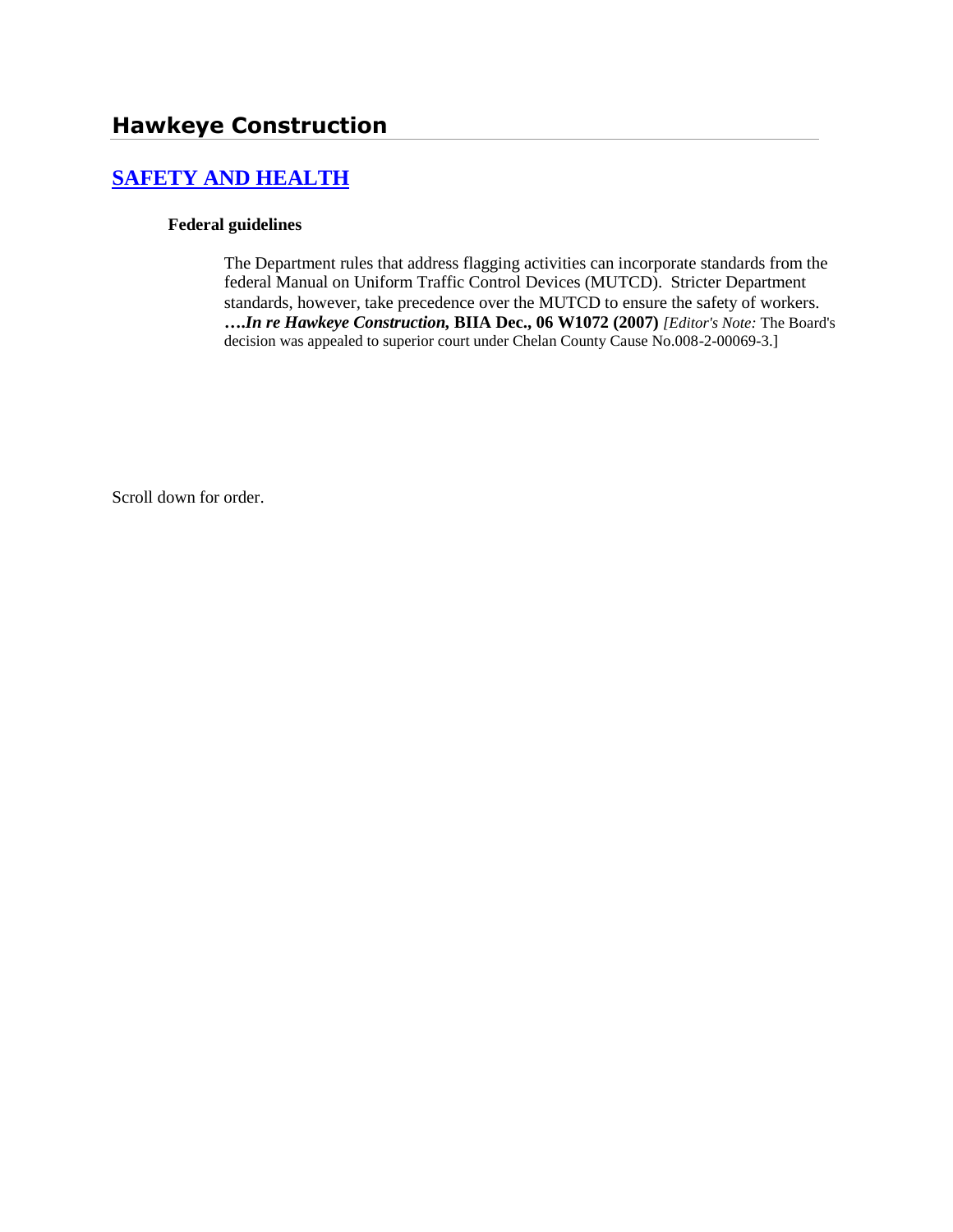# **BEFORE THE BOARD OF INDUSTRIAL INSURANCE APPEALS STATE OF WASHINGTON**

**)**

1 **IN RE: HAWKEYE CONSTRUCTION, INC. ) DOCKET NO. 06 W1072**

**CITATION & NOTICE NO. 309876795 ) DECISION AND ORDER**

APPEARANCES:

2

3

4

5

6

- Employer, Hawkeye Construction, Inc., by Cummins, Goodman, Fish, Denley & Vickers, P.C., per George W. Goodman
- Employees of Hawkeye Construction, Inc. None
- Department of Labor and Industries, by The Office of the Attorney General, per Bourtai Hargrove, Assistant

The employer, Hawkeye Construction, Inc., (Hawkeye) filed an appeal with the Board of Industrial Insurance Appeals on August 2, 2006, from a Citation and Notice of the Department of Labor and Industries dated June 2, 2006. In this Citation and Notice, the Department cited one serious violation of WAC 296-155-305 (8)(c), and assessed a total penalty of \$1,200. The Department's Citation and Notice is **AFFIRMED AS MODIFIED**.

# **DECISION**

Pursuant to RCW 51.52.104 and RCW 51.52.106, this matter is before the Board for review and decision on timely Petitions for Review filed by the Department and the employer to a Proposed Decision and Order issued on July 10, 2007, in which the industrial appeals judge vacated the Citation and Notice dated June 2, 2006, as well as the total penalty. Contested issues addressed in this order include whether the federal Manual on Uniform Traffic Control Devices (hereafter MUTCD) pre-empts the Washington State Department of Labor and Industries' authority to regulate flagger safety; whether the employer violated the safety standard set forth in WAC 296-155-305(8)(c); and if so, whether the total penalty amount was properly calculated.

The Board has reviewed the evidentiary rulings in the record of proceedings and finds that no prejudicial error was committed. The rulings are affirmed. We have granted review because the industrial appeals judge improperly required the Department to prove that a violation of the safety standard created a hazard to the workers. Additionally, the industrial appeals judge failed to address an issue raised by the employer concerning federal pre-emption in his Proposed Decision and Order.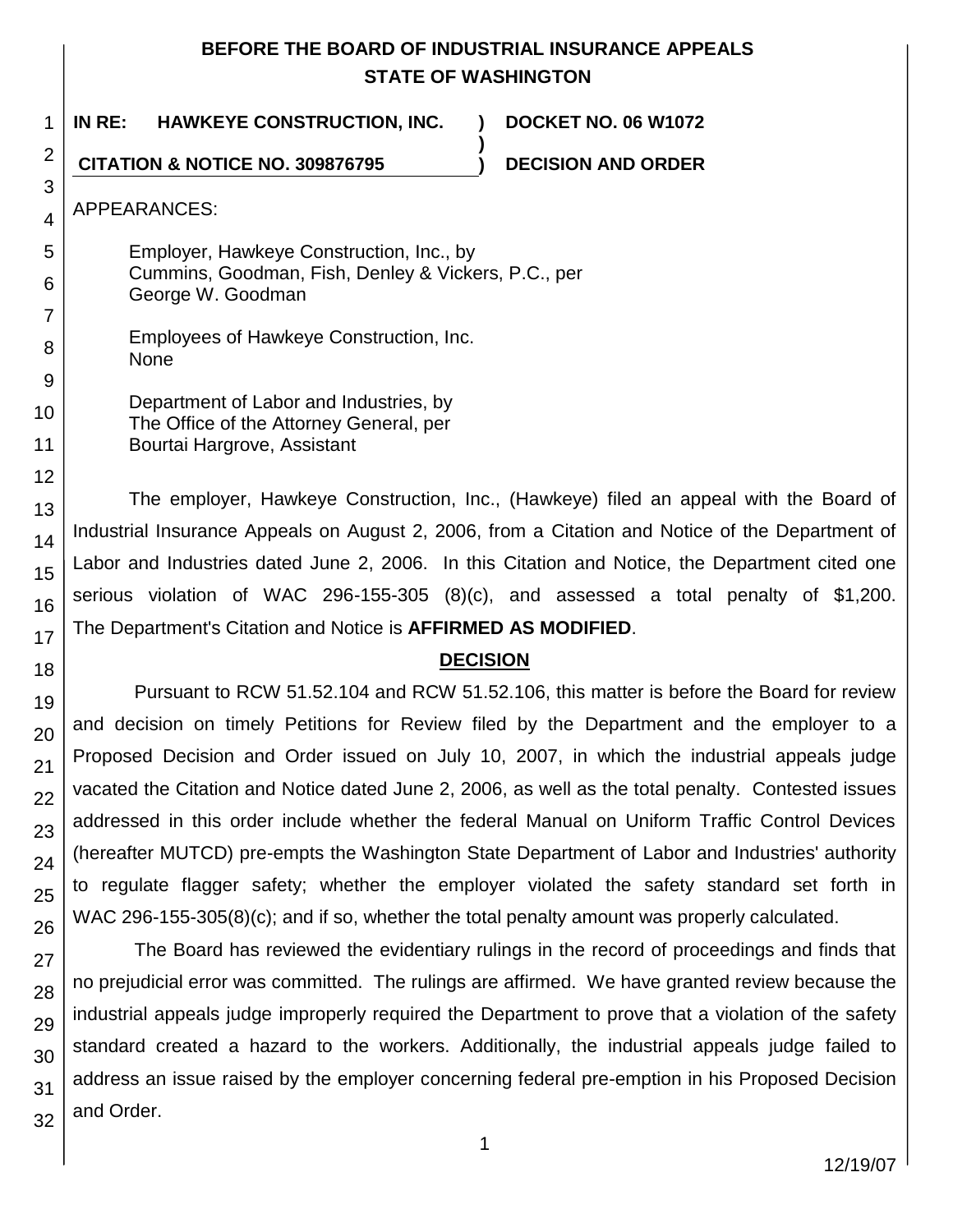1 2 3 4 5 6 7 8 9 We first take up an issue raised by the employer concerning our industrial appeals judge indicating to the parties at the conclusion of hearings that he would delay writing a proposed order to allow time to submit briefs. The proposed order was issued one day after receiving the Department's brief, but a few days before Hawkeye's brief was due. Hawkeye then attempted to have the industrial appeals judge rescind the proposed order and issue a new one, arguing that the proposed order failed to address all issues raised by Hawkeye. Hawkeye then addressed its concern to the Board, asking that the Board "amend" the proposed order. As we explained, however, the only procedure available to Hawkeye was to file a Petition for Review of the proposed order, which in fact it did.

10 11 12 13 14 15 16 17 18 19 20 21 22 23 24 25 26 27 28 The employer argues that by not being allowed to have its post-hearing brief considered by the industrial appeals judge, it was not allowed to place all the legal issues before the Board. We reject this notion. The procedure for placing legal issues before the Board is to file a timely Notice of Appeal and present evidence at hearings. Hawkeye did both and our industrial appeals judge, based on the record of evidence presented at the hearings, issued a Proposed Decision and Order in which he vacated the citation. There is no requirement that our judges obtain or even consider briefs submitted by parties. Certainly our industrial appeals judge, once he assured parties that briefs could be submitted, should have waited until after the deadlines for the briefs before issuing the proposed order. But such a mistake does not impair the employer's ability to make all legal arguments it feels are appropriate by petitioning the Board for review. Nor does failure to consider arguments made in a brief modify the ability of courts reviewing Board decisions to consider the evidence presented in the appeal. It is the evidence and the law on which cases are decided, not briefs. All issues Hawkeye raises in this appeal from a Citation and Notice of the Department of Labor and Industries, including whether the federal MUTCD pre-empts the Washington State Department of Labor and Industries from establishing safety regulations for flaggers operating on roads and highways in Washington, should have been addressed in the proposed order. It is one reason we have granted review. More importantly, we have granted review because our industrial appeals judge used an incorrect standard for evaluating whether the citation should be affirmed.

#### 29 **Department Authority to Regulate Flagger Safety**

30 31 32 As the Court of Appeals commented in *Superior Asphalt and Concrete Co. Inc. v. Department of Labor and Indus.*, 121 Wash. App. 601, 604 (2004), employers are statutorily mandated to comply with WISHA promulgated rules and regulations, including WAC 296-155-350.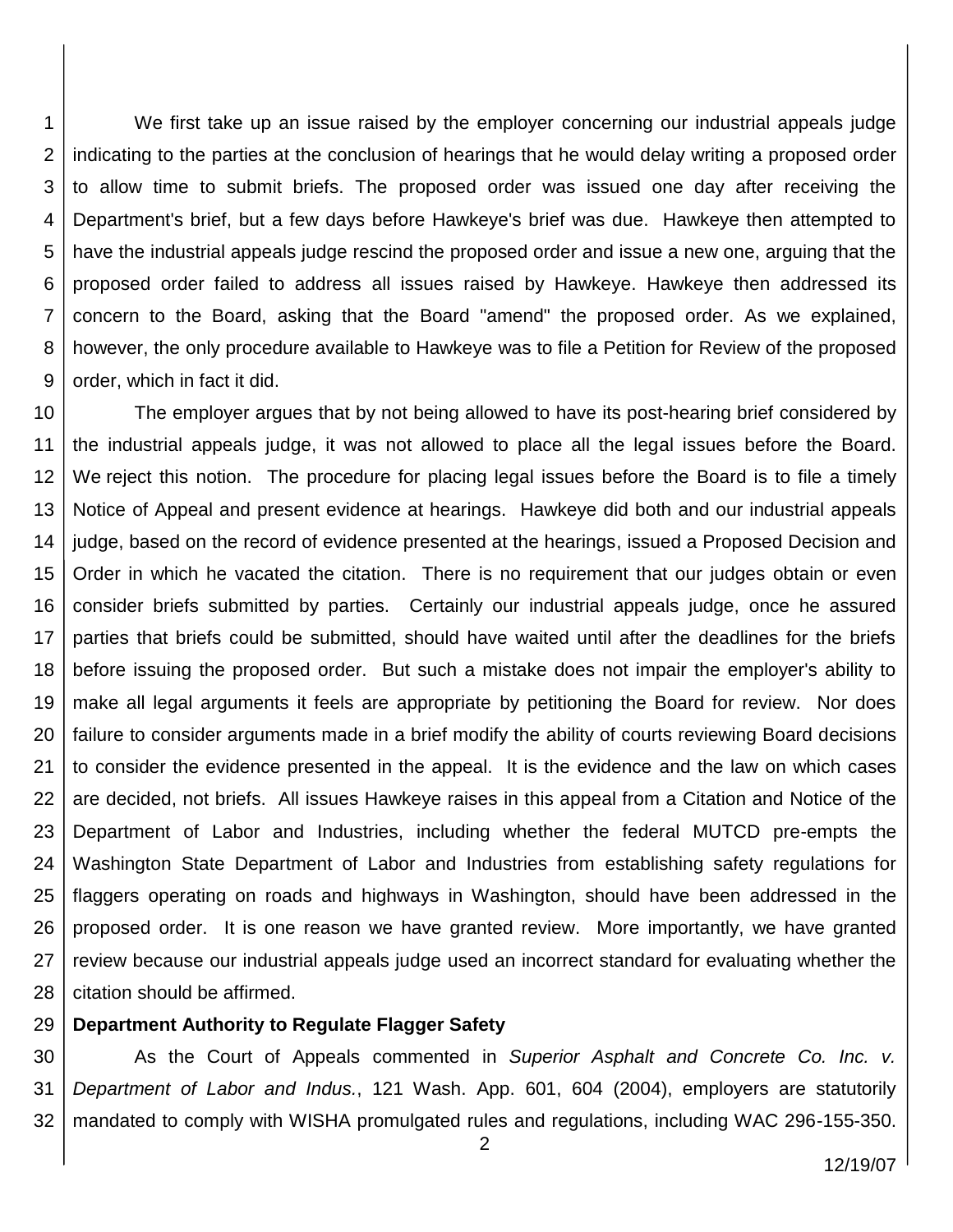1 2 3 "In 2000, in response to the increase of flagger fatalities in this state, the legislature directed the Department to adopt permanent rules revising any safety standards governing flaggers. RCW 49.17.350. As a result, WAC 296-155-305 was amended."

4

5 6 7 8 9 10 11 MUTCD is the national standard for all traffic control devices on all public roads. Pursuant to Chapter 6G, Section 01 of the MUTCD, every temporary traffic control (TTC) zone is different. The goal of temporary traffic control (TTC) is to promote safety with a minimum of disruption to road users. Proper judgment is the key factor in determining what temporary traffic controls will accomplish that goal. MUTCD promulgates few hard and fast rules. If the MUTCD makes a practice mandatory or prohibited, it is called a "Standard." If the practice is a recommendation that is subject to deviation, it is called "Guidance." An informational statement that does not convey any degree of requirement is called "Support."

12 13 14 15 16 17 18 19 20 MUTCD provides that decisions regarding the most appropriate typical application to use as a guide for a specific TTC zone require evaluating each individual situation, looking at four factors: duration, location, type of work, and highway type. Work duration is a major factor in determining the number and types of devices used in TTC zones, and there is a Standard setting for five categories of work duration, including "short duration" and "mobile." Short duration is work that occupies a location up to one hour and mobile is work that moves intermittently or continuously. Hawkeye argues that the operation the employer was involved in at the time of the inspection fell into the short-duration category rather than the mobile category as defined by MUTCD, and that, therefore, application of the WAC is not appropriate.

21 22 23 24 25 26 27 28 29 30 31 32 MUTCD provides under "Support" that mobile and short-duration operations are activities that might involve different treatments from most maintenance and utility operations that are generally short-term stationary work (another category of work duration). MUTCD recognizes that mobile and short-duration operations might require devices that have greater mobility, and cautions that safety not be compromised by using fewer devices simply because the operation changes location frequently. However, MUTCD notes that mobile operations often involve frequent short stops for activities such as utility operations, and that they are similar to short-duration locations. In these situations, MUTCD recommends that warning signs, and other devices be used and moved periodically to keep them near the mobile work area. Another listed option would be using flaggers for mobile operations that often involve frequent stops. Thus, MUTCD recognizes that because mobile and short duration operations are similar, the warning devices are recommended to be moved to be near the work area.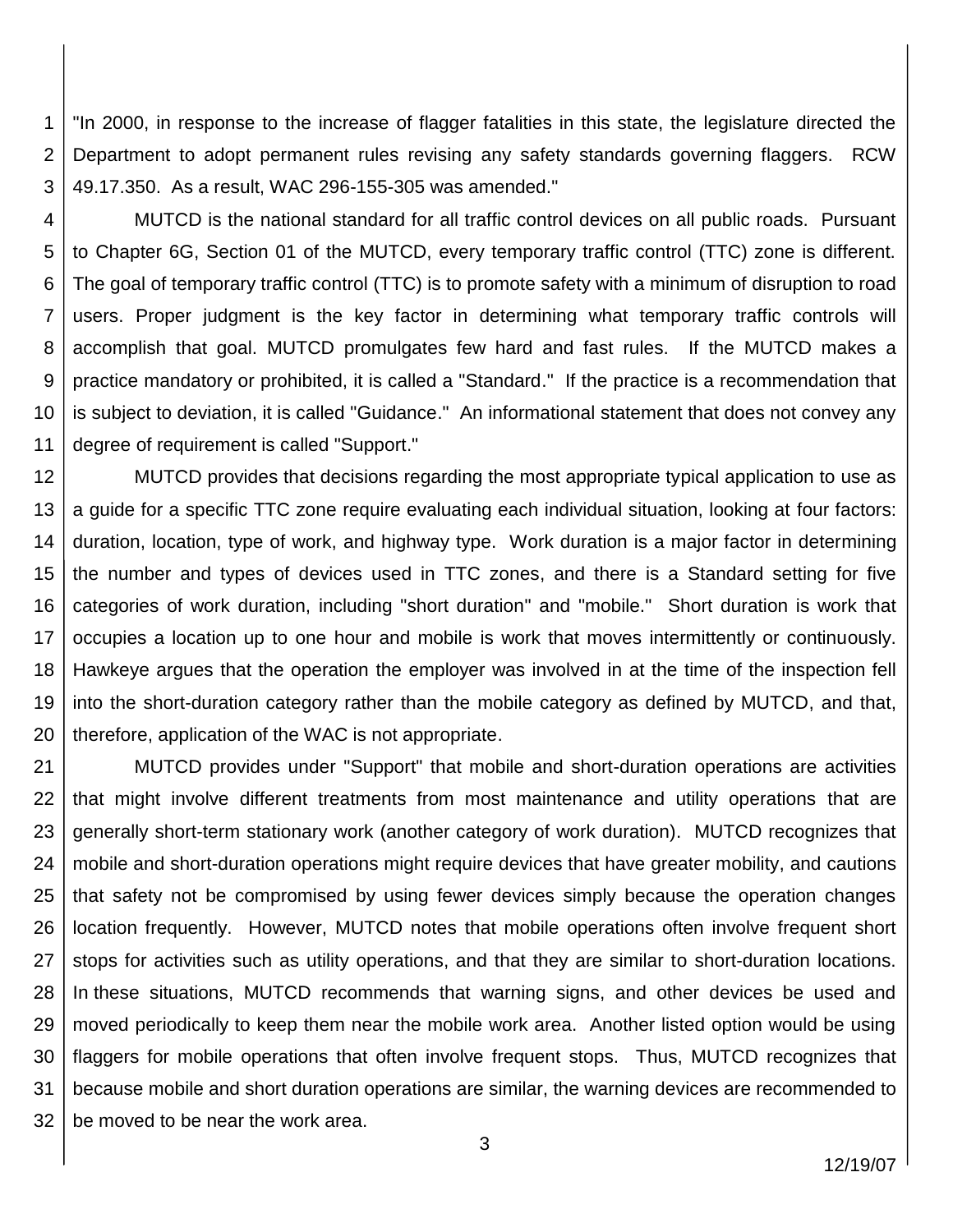1 2 3 4 5 As pointed out by Hawkeye in its Petition for Review, 23 CFR 655.603(b) authorizes states to produce their own manuals on traffic control devices or to supplement the MUTCD. In Washington State, the grant of authority for operating a uniform system of traffic control is with the Washington Department of Transportation (WDOT) in conforming to the standards set forth in MUTCD. The state MUTCD is found in WAC 468-95-010.

6 7 8 9 10 11 12 13 14 15 Hawkeye argues that the Department of Labor and Industries has no authority to amend MUTCD. We agree. However, in implementing rules and regulations concerning flagger safety and health on the job in WAC 296-155-305, the Department of Labor and Industries is not amending or supplementing MUTCD, but making mandatory the suggested distances contained in table 6C-1 in the MUTCD for purposes of worker safety. Additionally, the Department of Labor and Industries' regulation added the exemption under which Hawkeye was cited for "mobile operations." The entirety of this regulation, while incorporating the MUTCD distances, is directed at regulating safety for workers working on or near roads and highways. We do not accept Hawkeye's argument that the Department of Labor and Industries is without authority to regulate worker safety by referring to MUTCD guidelines and making certain of those guidelines mandatory.

16 17 18 19 20 21 22 23 24 25 26 27 28 The testimony of Dan McMurdie, the Department's manager of the Construction and Specialty Services Program with the Division of Occupational Safety and Health, established that the amendments mandated by the Washington State Legislature revising safety standards governing flaggers were written in coordination with the Washington Department of Transportation (WDOT), including the setting of what the distances should be between advance warning signage, and between the signage and flaggers. As Mr. McMurdie explained, the **dual** purpose of warning signs **from the perspective of the WDOT** is to protect traffic users of the road (drivers, pedestrians, bicyclists) to get them through a work zone with the least convenience, as well as to protect the safety and health of those in the work zone. But the **singular** purpose of the Department of Labor and Industries is ensuring the safety of the workers in the work zone. As pointed out by Mr. McMurdie, the better the warning that the motorist has, the safer the work zone will be for the employee, and then both purposes can be achieved. Thus, both state agencies adopted the table set forth in WAC 296-155-350(8) (c) and WAC 468-95-300.

29 30 31 Under Section (1) (a) of WAC 296-155-305, the temporary traffic controls set forth in WAC 296-155-305 take precedence over the temporary traffic control recommendations contained in the MUTCD. Employers must first apply the requirements of the WAC, and then set up and use

32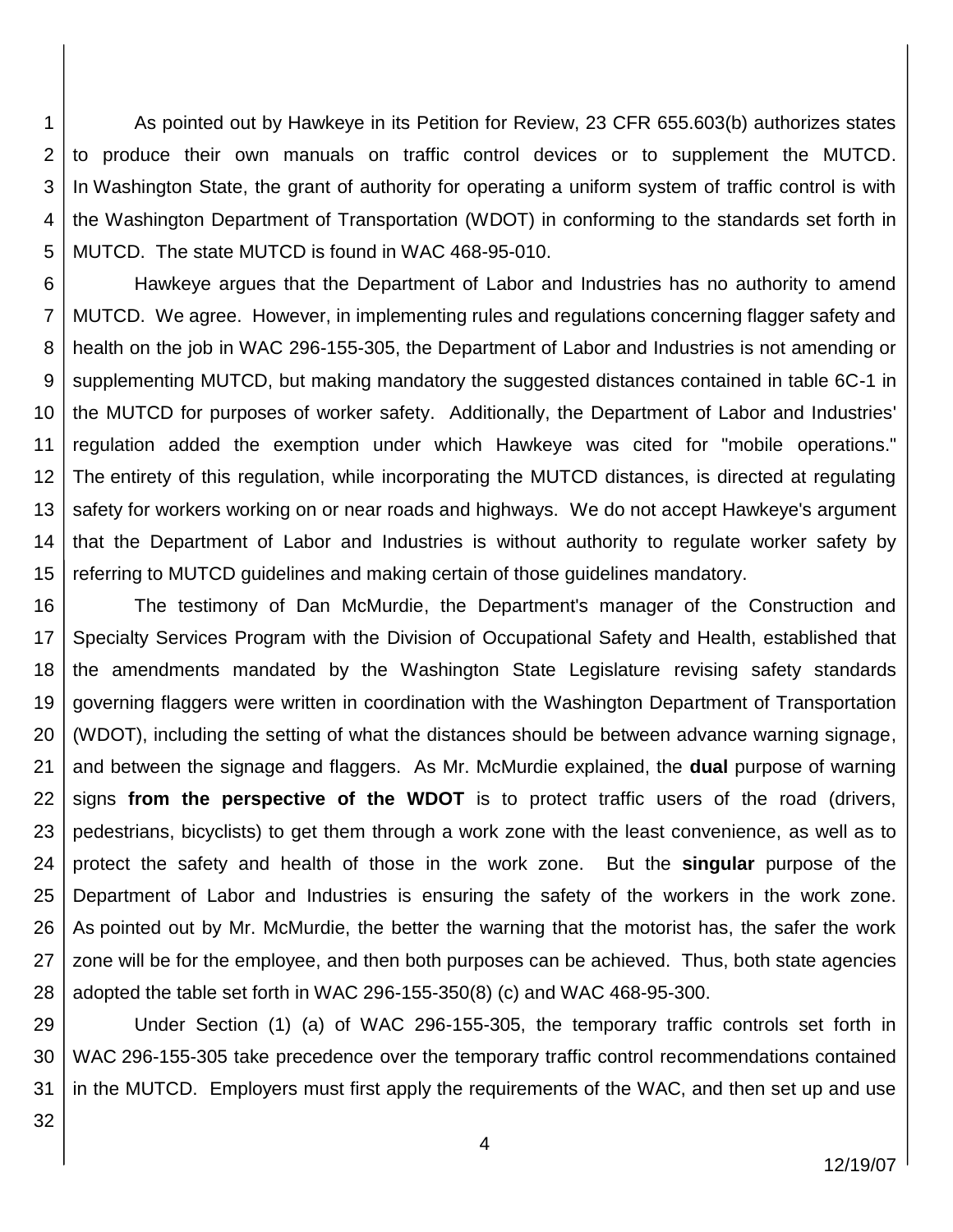1 2 temporary traffic controls according to the **recommendations** in Part VI of the MUTCD. There is no conflict between MUTCD and the WISHA regulation.

3 **Whether this was a mobile operation pursuant to WAC 296-155-305(8)(c)?**

4 5 6 WAC 296-155-305(8)(c) requires employers to provide a three-sign advance warning sequence on all roadways with a speed limit below 45 mph and a four-sign sequence on roadways with a 45 mph or higher, and to follow Table 1 for the spacing of the advance warning sign placement. Table 1 has an exemption that reads as follows:

> In a mobile flagging operation, as defined by the MUTCD when the flagger is moving with the operation, the "flagger ahead (symbol or text)" sign must be: Within 1,500 feet of the flagger; AND the flagger station must be seen from the sign.

The regulation also notes that if the terrain does not allow the motorist to see the flagger from the "flagger ahead" sign, the distance between the flagger and the sign must be shortened to allow visual contact, but in no case can the distance be less than the distance specified in Table 1, Advance Warning Sign Spacing.

Hawkeye argues that the WAC requirement for advance signage spacing is inherently contrary to the MUTCD requirements and must, therefore, be "declared" invalid. We disagree with the employer's argument. The Department of Labor and Industries is required by statute to issue regulations that help protect the safety of workers. MUTCD provides guidelines for the advance placement signage distances, but WISHA has concluded that in order to protect the safety of the workers who are working on a roadway, the advance warning system be within sight of the sign. WISHA is stricter than the MUTCD guidelines, and we see no inherent conflict and conclude that WISHA has the regulatory authority to use its judgment to make stricter requirements for employers in order to ensure worker safety. There is no conflict between the state and the federal laws because compliance with both is possible, and because WISHA does not prevent accomplishing the full purpose of MUTCD.

Hawkeye further argues that this operation was not a mobile flagging operation as defined by MUTCD because the worksite was actually a "short duration" operation. A mobile operation is defined in MUTCD as work that moves intermittently or continuously. MUTCD 6G.02. The worksite that is the subject of this citation involved a group of Hawkeye employees installing anchors on poles along the roadway. The workers had begun their day close to where the advance warning signage had been placed, but had to move down the road to avoid some spraying being done on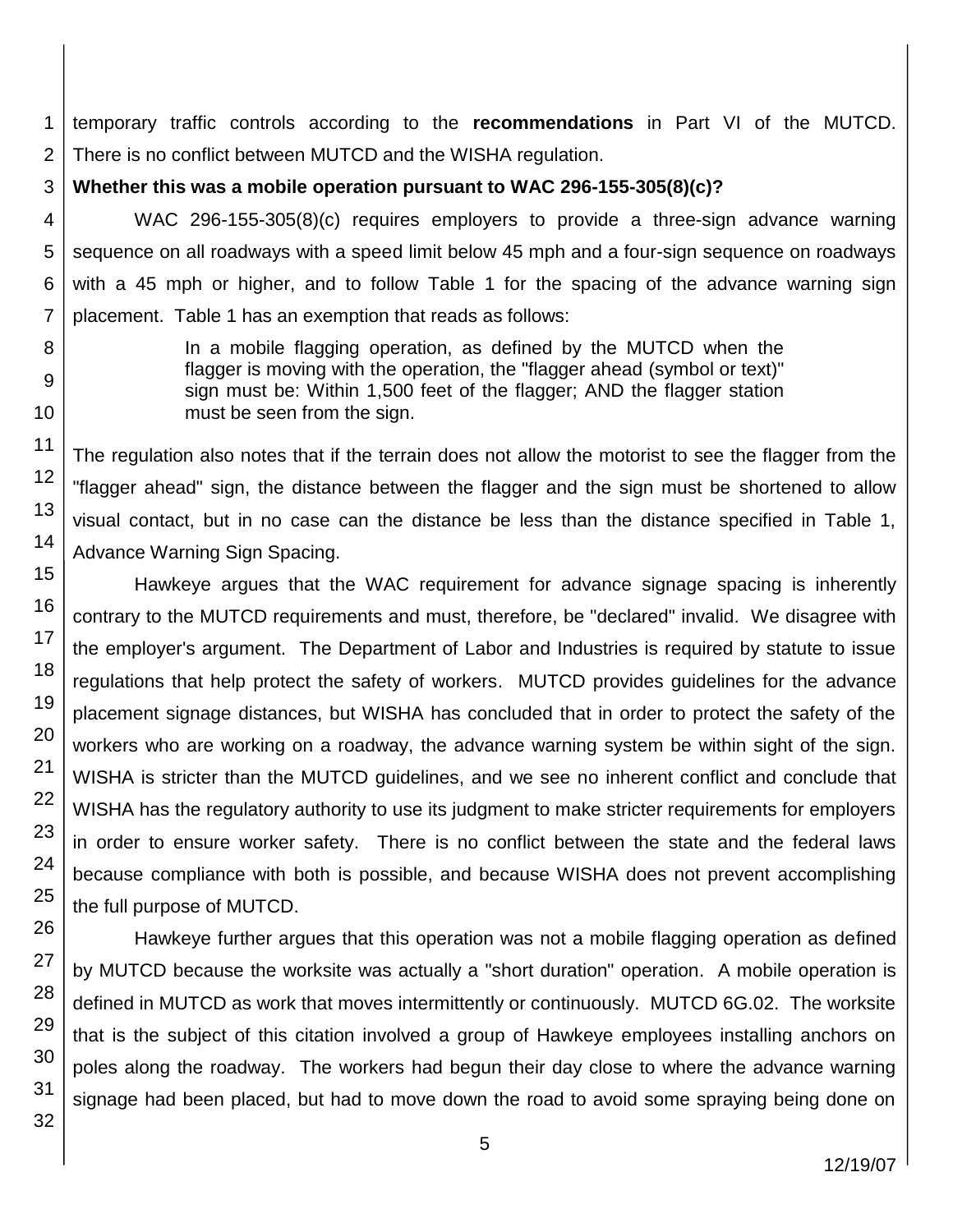1 2 3 4 5 6 7 8 9 10 11 12 13 14 15 16 17 some nearby farmland. When the workers moved, they left the advance signage in place. The work operation consisting of employees working in a bucket of a truck, blocked a lane of traffic on a two lane, 35 mile per hour road, and along with the flaggers, moved from pole to pole along the roadway approximately every 45 to 50 minutes, getting closer and closer to one end of the advance warning signage that had been placed earlier that day. At the time of the citation, the workers were still approximately 1.1 miles from the last advance warning sign at one end. While the work was not moving continuously, it **was** moving intermittently, **and the flaggers were moving with the operation**. If the flaggers were moving with the operation, then the "flagger ahead" signage needed to be moved along with the operation so as to be within 1500 feet **and** within visual contact of the flaggers. Rodger Lawson, the foreman of the Hawkeye work crew, admitted that he was not surprised to learn that the advance warning signage needed to be dragged behind them as their work progressed down the road. This situation fell within MUTCD's definition of a mobile operation that included flaggers. The preponderance of the evidence establishes that this was a mobile operation, involving flaggers who moved intermittently along the roadway, and, therefore, the advance warning signage that included the "flagger ahead" signage needed to be within 1,500 feet of the flagger and the flagger needed to be seen from the sign. The evidence shows that Hawkeye was in violation of the safety standard contained in WAC 296-155-305(8)(c).

18 19 20 21 22 23 24 25 26 27 28 29 30 31 32 The Department cited Hawkeye with a violation of a **specific** health and safety standard, and must, therefore, prove: (1) that the cited standard applies; (2) that the requirements of the standard were not met; (3) that the employees were exposed to or had access to the violative condition; and, (4) that the employer knew or through the exercise of reasonable diligence could have known of the violative conditions. In an alleged violation of a specific health and safety standard, the Department is **not** required to prove that a hazard exists, just that the specific standard was violated. It is here that our industrial appeals judge erred in his analysis. Each time that the Department enforces a specific safety standard, there is no requirement to prove what the Legislature has already determined by creating the standard . . . that the standard is a valid approach to making a hazardous situation less hazardous for workers. *Supervalu, Inc. v. Department of Labor and Indus.,* 158 Wash. 2d (2006) at 433, 434. Only where the Department has cited the employer with a violation of a **general duty clause**, must the Department prove the existence of a recognized hazard that caused or was likely to cause serious injury or death. Here, the Department cited a specific standard, WAC 296-155-350(8)(c). Evidence shows that Hawkeye employees were exposed to the hazardous condition because the evidence shows that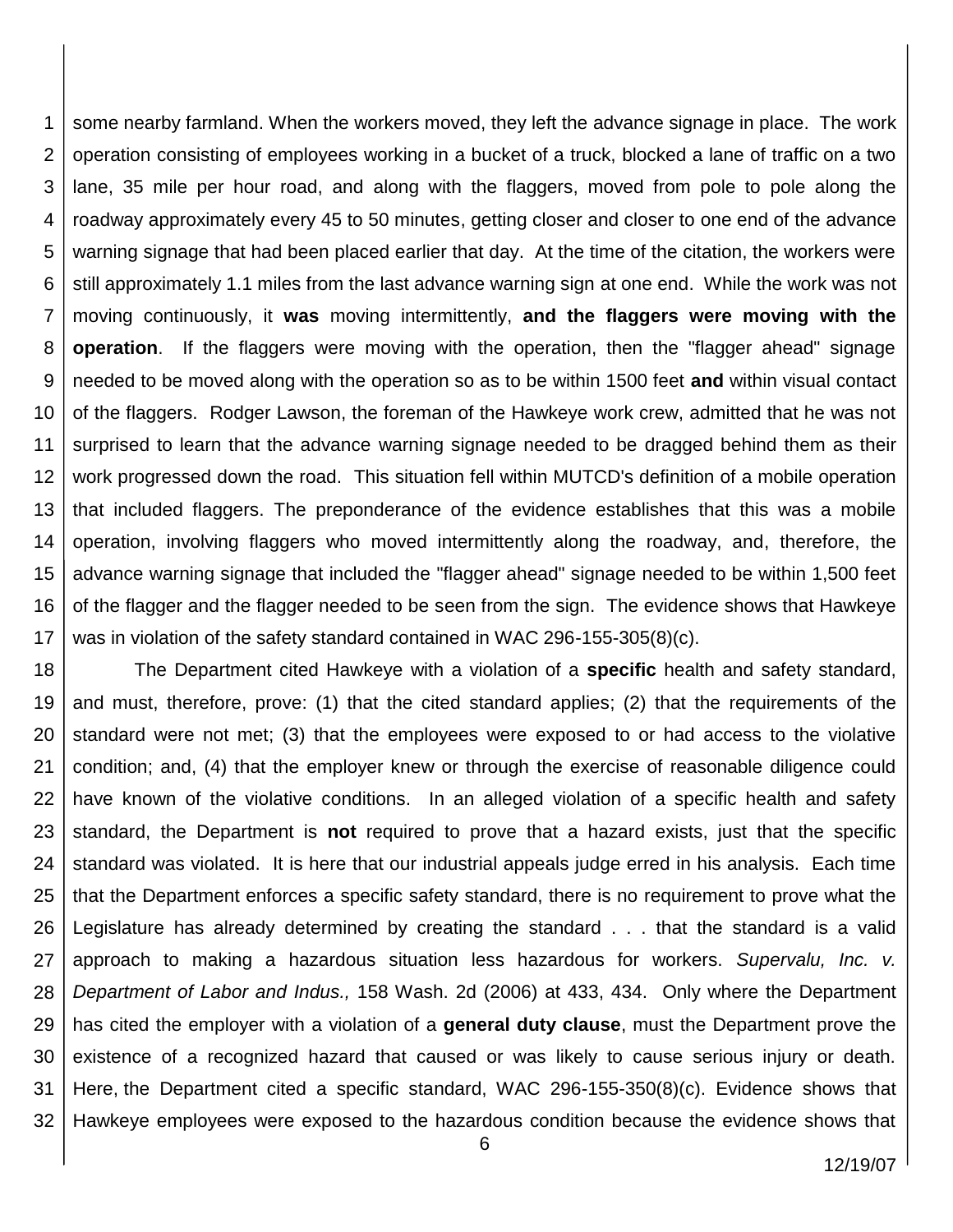1 2 the "flagger ahead" advance warning signage was not within view of, and was greater than 1,500 feet from where the workers were working in the middle of the traveled roadway.

3 4 5 6 7 8 9 10 11 We conclude that the Department has met all necessary elements of proving Hawkeye's violation of the safety standard contained in WAC 296-155-350(8)(c). This standard applied to this work operation as the work crew consisting of linemen and flaggers was moving from pole to pole along a roadway, and had a flagger to provide temporary traffic control. The requirements of the standard were not met in that the advance warning signage, specifically the "flagger ahead" signage was greater than 1,500 feet from where the crew was working, and the flagger was not within sight of the advance warning sign. Employees of Hawkeye were exposed to the violative condition, and Hawkeye's foreman was aware of or should have been aware of the violative condition.

12 13 14 15 16 17 18 19 20 21 22 23 24 25 Hawkeye argues that there was adequate signage, and other methods of warning such as the truck with lights on, so that even with the advance warning signage that was greater than a mile from the workers, it was not probable that the employees would have been struck by a motorist and injured, so that the improper placement of the signage was merely a technical violation. The contention is that because other warning precautions were present, there was not substantial probability that serious physical harm or death could result. However, that is not the test for what constitutes a serious violation. "(T)he statute's 'substantial probability' language refers to the likelihood that, should harm result from the violation, that harm could be death or serious physical harm." *Lee Cook Trucking & Logging v. Department of Labor and Indus.,* 109 Wn. App. 471, 482 (2001). This record establishes that the potential of workers being struck by vehicles approaching at 35 mph would undeniably result in serious physical harm or death to the workers. The Department has shown that there was substantial probability that serious physical harm would result from the violation. This was appropriately designated as a serious violation of the safety standard.

26 27 28 29 30 31 32 In calculating the amount of the penalty, the Department determined that the severity of any injury on a scale of 1 to 6, as a 6 because any injury resulting from being run into by a motorist could result in death or permanent injury. WAC 296-900-14010. Table 3. The Department then determined that the probability of injury occurring should be a 2. The employer, however, produced evidence that the probability should be the very lowest because the road was not busy; the weather conditions were good; the six employees exposed were only exposed for a short period of time; and other mitigating factors such as other warning signals where the flagger stood consisting of a truck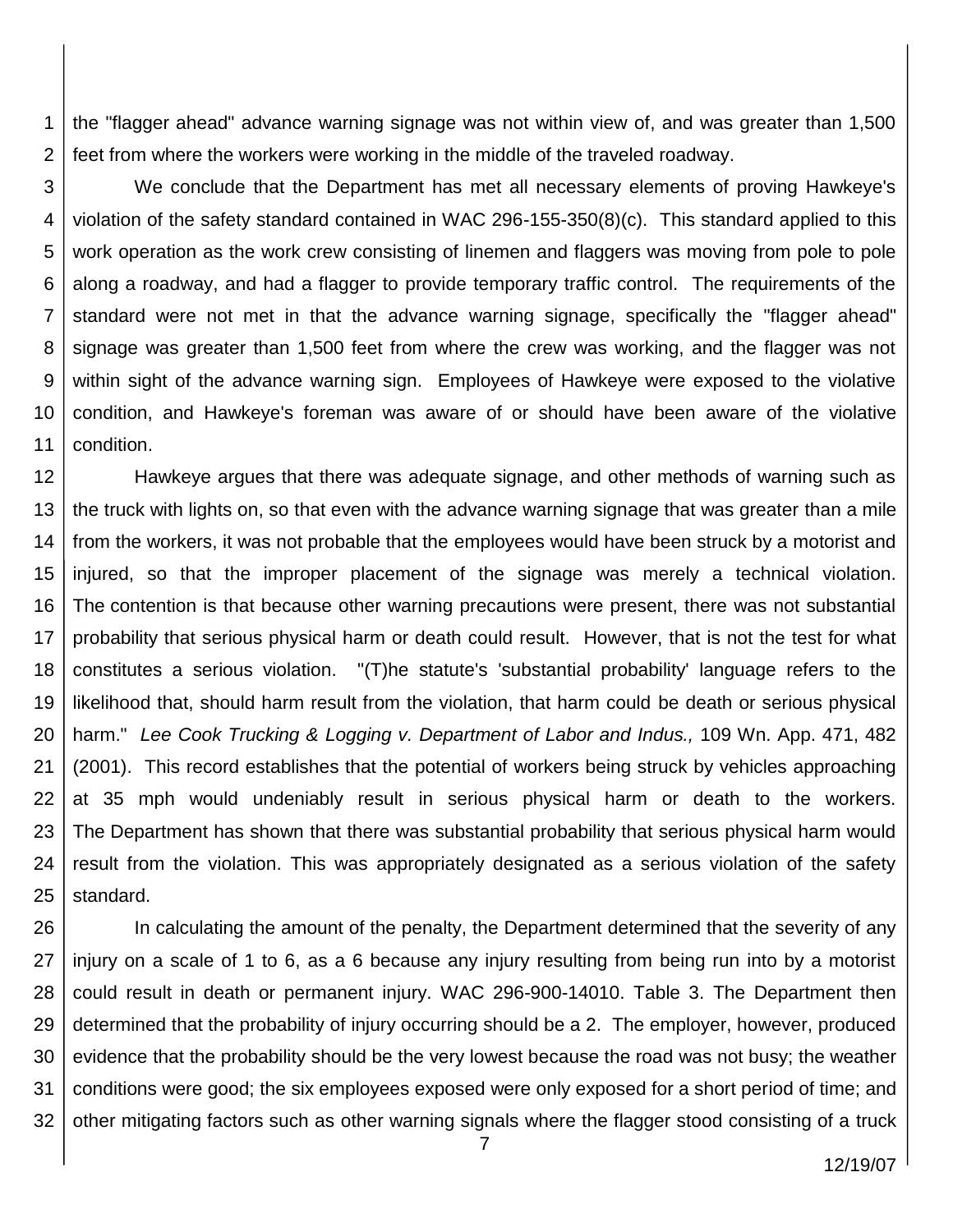1 2 3 4 5 6 7 8 9 10 with a rotating light; the fact that the signs were up, but too far away from the mobile operation and flagger; the fact that road construction with other employers' signage was present to warn motorists to be on the alert; and lastly that the road construction had been going on for some time and most residents who might be traversing the roadway were alerted to be careful. We believe the record supports a probability factor of 1. That would make the gravity 6 (probability times severity) for a base penalty amount of \$1,000. Table 4. Adjustments to the base penalty amount were correctly applied by the Department per Table 5, a reduction for "good" good faith effort of 20 percent or \$200, and a reduction for size of workforce of 40 percent or \$400, no adjustment for an average history, for a total penalty amount of \$400. We, therefore, conclude that the citation should be affirmed with the total penalty amount modified from \$1,200 to \$400.

## **FINDINGS OF FACT**

12 13 14 15 16 17 18 19 1. On April 13, 2006, a safety compliance officer employed by the Department of Labor and Industries inspected a jobsite of Hawkeye Construction, Inc., (Hawkeye) located at Green Avenue in Manson, Washington. On June 2, 2006, the Department issued Citation and Notice No. 309876795, in which it alleged the employer committed one serious violation of WAC 296-155-305(8)(c) and imposed a total penalty of \$1,200. Hawkeye filed an appeal of the citation with the Department's Safety Division on June 14, 2006. On August 2, 2006, the Department transmitted the appeal and its file to the Board of Industrial Insurance Appeals. The Board assigned Docket No. 06 W1072 to the appeal, issued the Notice of Filing of Appeal on August 2, 2006, and ordered that further proceedings be held in the matter.

11

20

21

22

23

24

25

26

27

28

29

30

31

32

- 2. On April 13, 2006, a Department of Labor and Industries safety and health inspector came upon a Hawkeye worksite located along Green Avenue in Manson, Washington. The inspector observed a total of six workers using a bucket to work on poles, blocking one lane of the road, with a flagger standing off to the side of the other lane. Hawkeye was using one flagger as part of its temporary traffic control (TTC), and had TTC signage consisting of three advance signs.
	- 3. The Hawkeye workers were intermittently proceeding along Green Avenue from pole to pole, securing anchors. The work operation was "mobile" in that the work intermittently moved from pole to pole and the flagger moved with the mobile operation.

12/19/07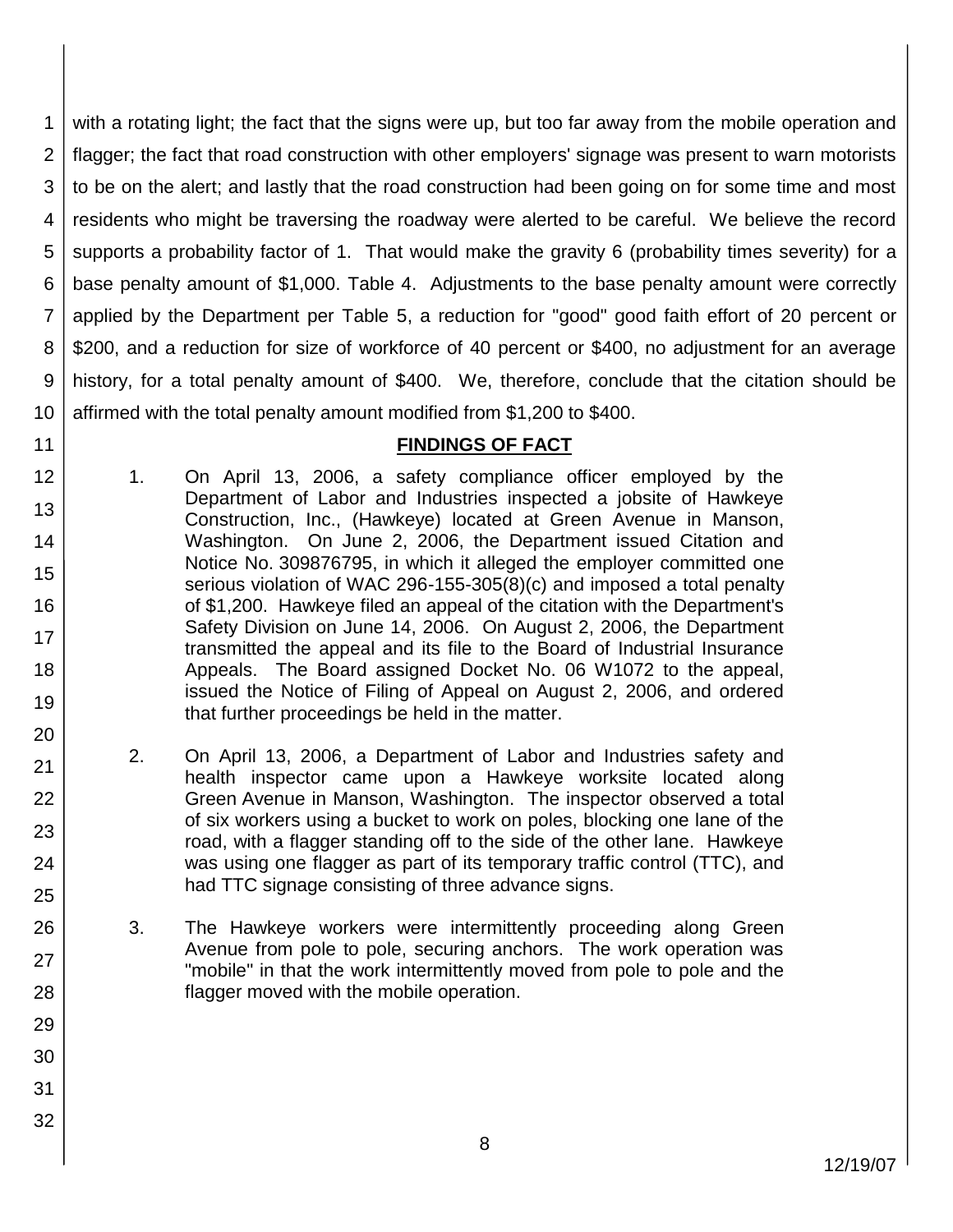4. The TTC "flagger ahead" advance warning signage was more than 1,500 feet from the flagger and the work operation, and the work operation was not within sight of the "flagger ahead" sign. On April 13, 2006, Hawkeye's foreman at the worksite was fully cognizant of the safety requirement of having proper advance warning signage within 1,500 feet and within sight of the flagger and the other workers, and was fully aware that the signage should be moved along with the mobile operation.

1

2

3

4

5

6

7

8

9

10

11 12

13

14

15

16

17 18

19

20

21

22

23

24

25

26

27

28

29

30

31

32

5. The operation placed Hawkeye workers at serious risk of being struck by a motorist traveling at speeds up to 35 mph. Probability of the hazard was low because of good weather conditions, the mitigating steps the employer had taken by placing advance warning signage and the truck with rotating light at the work operation, and the short time the six employees were exposed to the hazard. The employer's size included between 26 and 100 employees. The employer demonstrated "good" good faith by making efforts to comply with safety standards before the inspection, by cooperating with the inspection, and by making overall attempts to implement safety and health in the workplace. Hawkeye had an average history of injuries and inspections. Based on the penalty factors already considered by the Department, the appropriate penalty for the serious violation of WAC 296-155-305(8)(c) should be calculated using a severity of 6 and a probability of 1 for a gravity rating of "6," for a base penalty amount of \$1,000. Deductions from the base penalty amount for size and good faith are \$400 and \$200, respectively. The penalty is appropriately calculated as \$400.

## **CONCLUSIONS OF LAW**

- 1. The Board of Industrial Insurance Appeals has jurisdiction over the parties to and the subject matter of this appeal.
- 2. The Department of Labor and Industries has the authority to promulgate rules and regulations concerning the health and safety of flaggers and others working along Washington State roadways.
- 3. On April 13, 2006, Hawkeye Construction, Inc., committed a serious violation of WAC 296-155-305(8)(c).